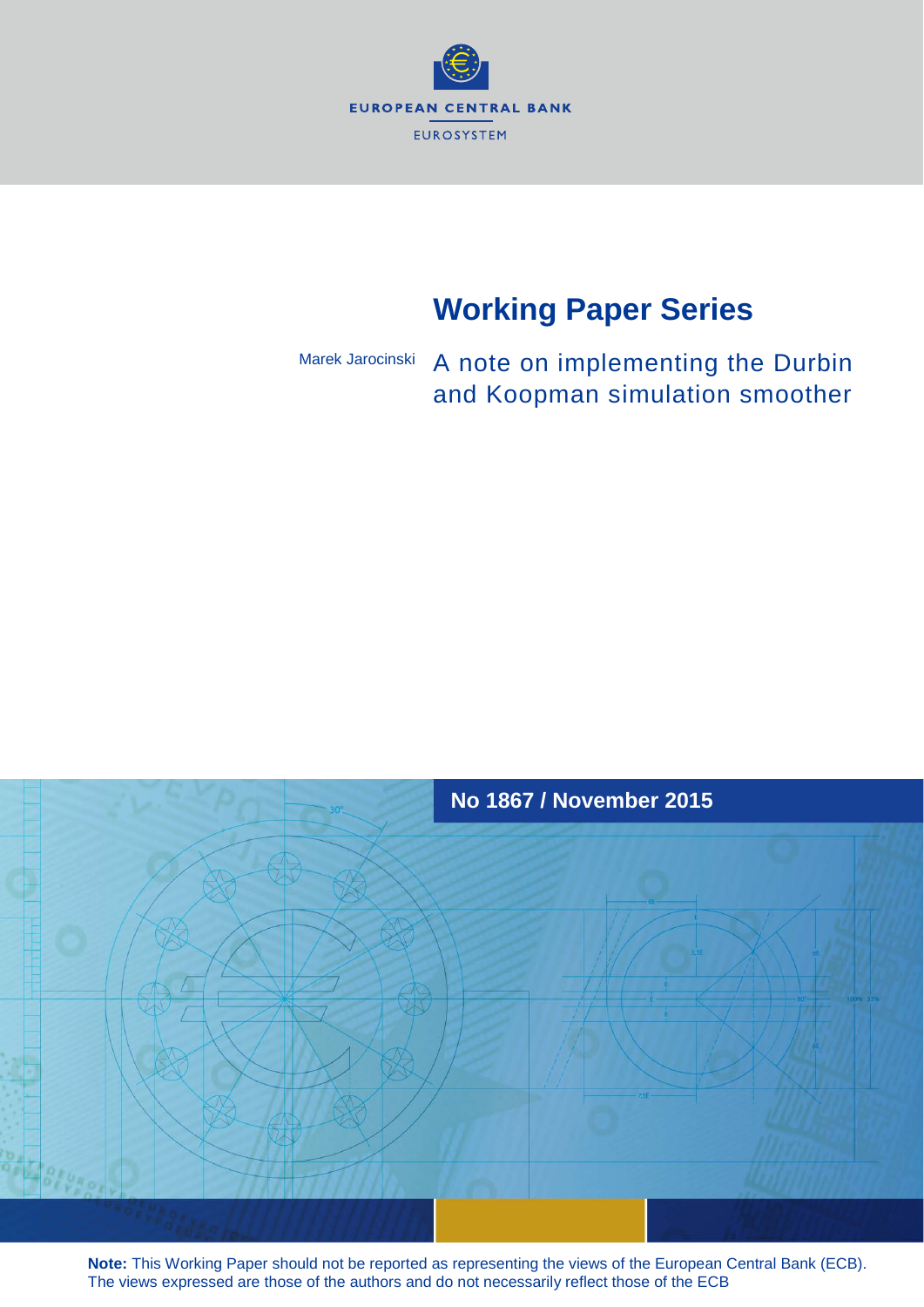#### **Abstract**

The correct implementation of the Durbin and Koopman simulation smoother is explained. A possible misunderstanding is pointed out and clarified for both the basic state space model with a non-zero mean of the initial state and with time-varying intercepts (mean adjustments).

Keywords: state space model; simulation smoother; trend output (JEL: C3; C15)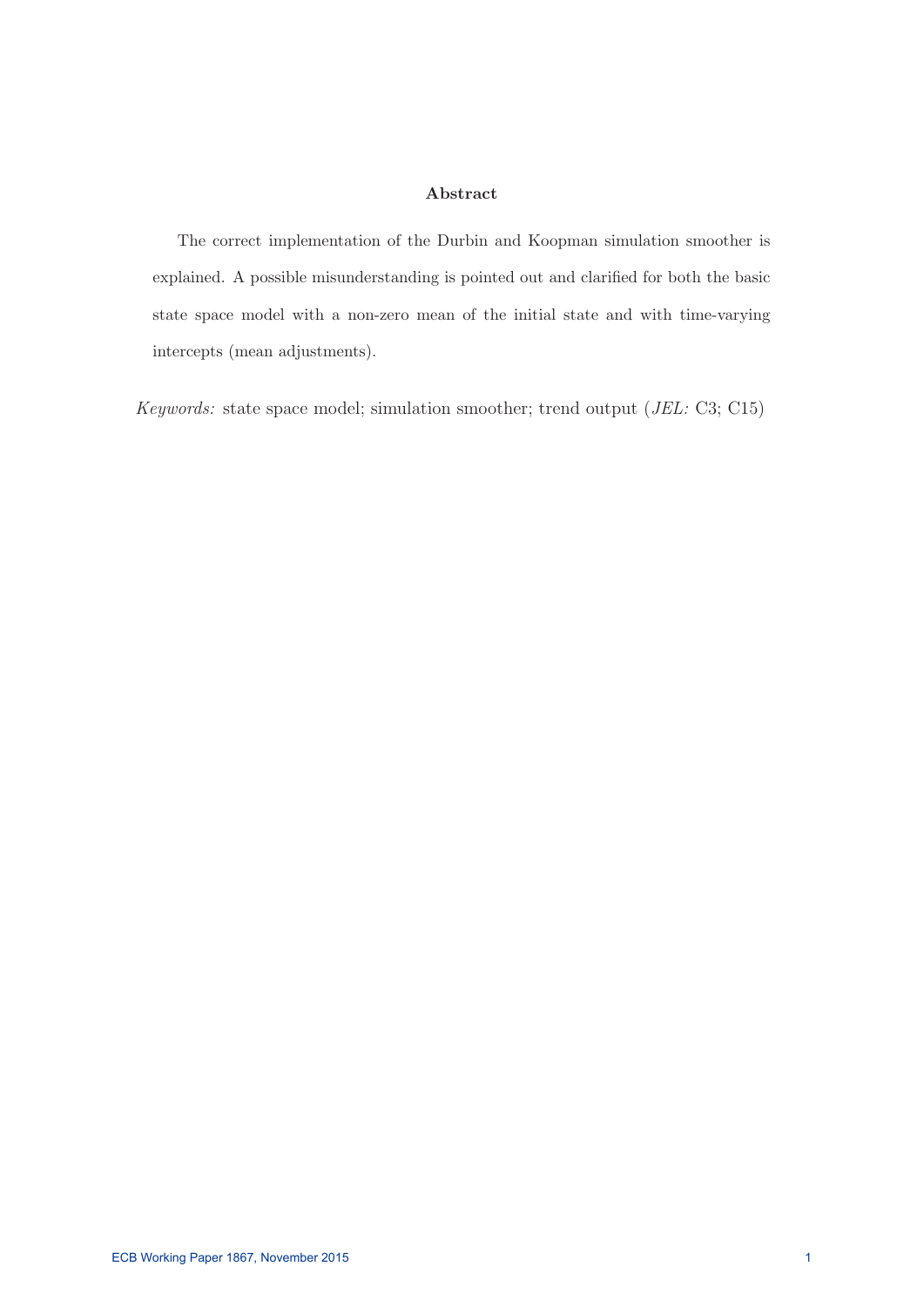### **Non-technical summary**

Economic models often rely on unobservable, but policy relevant, time-varying variables, such as potential output, output gap, non-accelerating inflation rate of unemployment (NAIRU), and many others. This paper is useful for economists who want to infer the values of such unobservable time-varying variables from observable data.

The paper discusses the technical details of an algorithm, called simulation smoother, that is programmed on the computer and used to characterize the likely values of unobservable variables. By definition, we can never know the values of the unobservable variables precisely, we can only infer which values of such variables at each point of time are more, and which are less likely in light of the available observable data. This is precisely what this algorithm achieves.

Economists working with unobservable variables use three algorithms that build on one another: (i) the Kalman filter, (ii) the Kalman smoother and (iii) the simulation smoother. Suppose that the unobservable variables are related to some observed variables via a linear model with Gaussian disturbances, and consider a sample of observed variables covering T periods. The Kalman filter returns the T means and variances of the unobservable variables, one at each point of time in the sample, and each conditional on the information in the part of the sample from the beginning up to that point of time. The Kalman smoother returns the T means and variances of the unobservable variables, one at each point of time in the sample, and each conditional on the information in the whole sample. Hence, the Kalman smoother characterizes the unobservable variables more reliably. Finally, the simulation smoother generates draws of the unobservable variables from their distribution, taking into account their means and variances at each point of time, which are available from the Kalman smoother, but also their covariances across time, which are not available from the Kalman smoother or filter. The simulation smoother is needed to answer questions involving the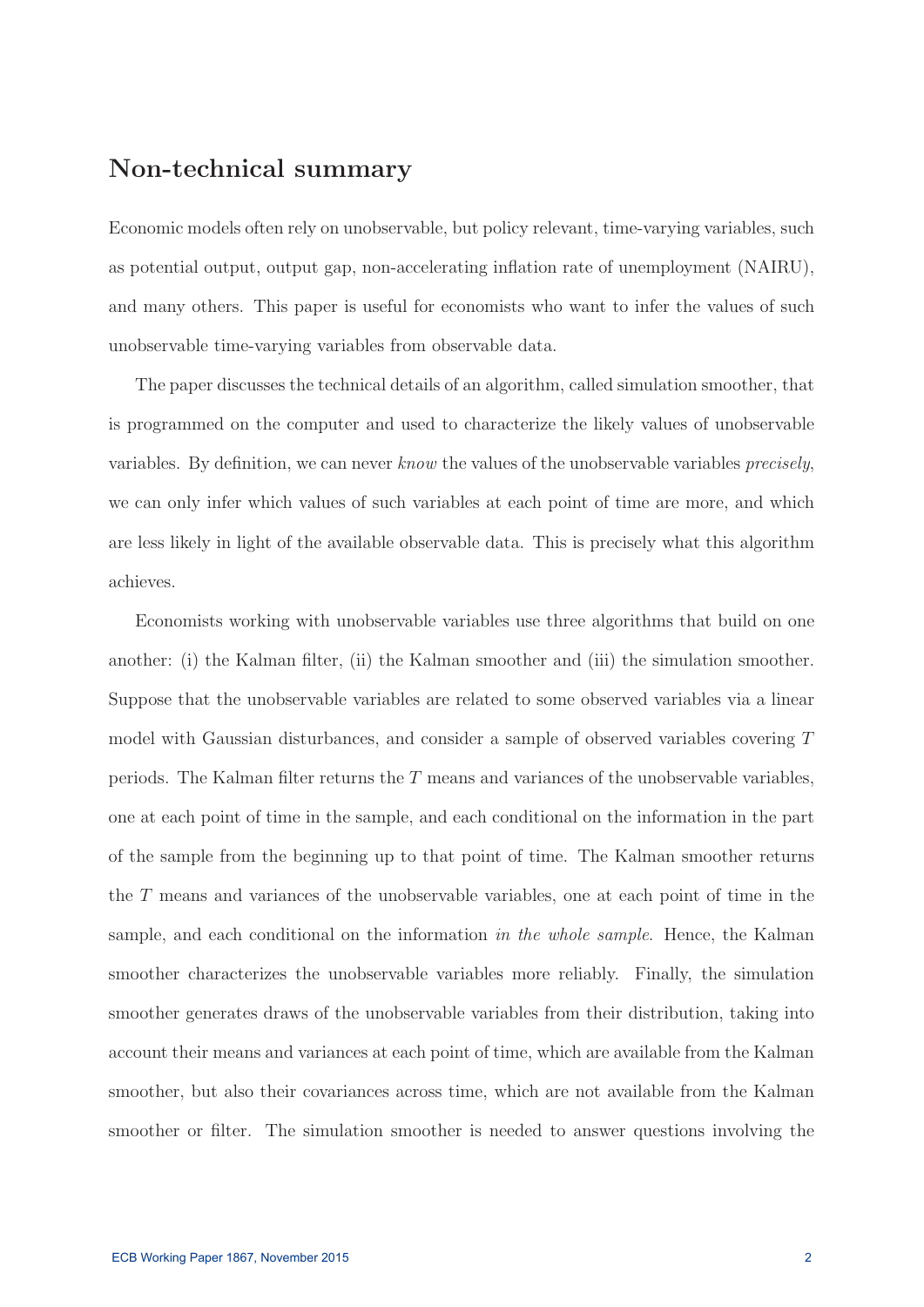covariances of the unobservable variables across time. It is also used for Bayesian inference about the unobservable variables based on the Gibbs sampler. Finally, it is used as a building block for both classical and Bayesian inference in the cases where the assumptions of linearity and Gaussianity are not applicable.

There exist several alternative simulation smoothers and they all, of course, produce the same results, while using different steps. The Durbin and Koopman simulation smoother discussed in this paper is among the fastest and most convenient to implement on the computer.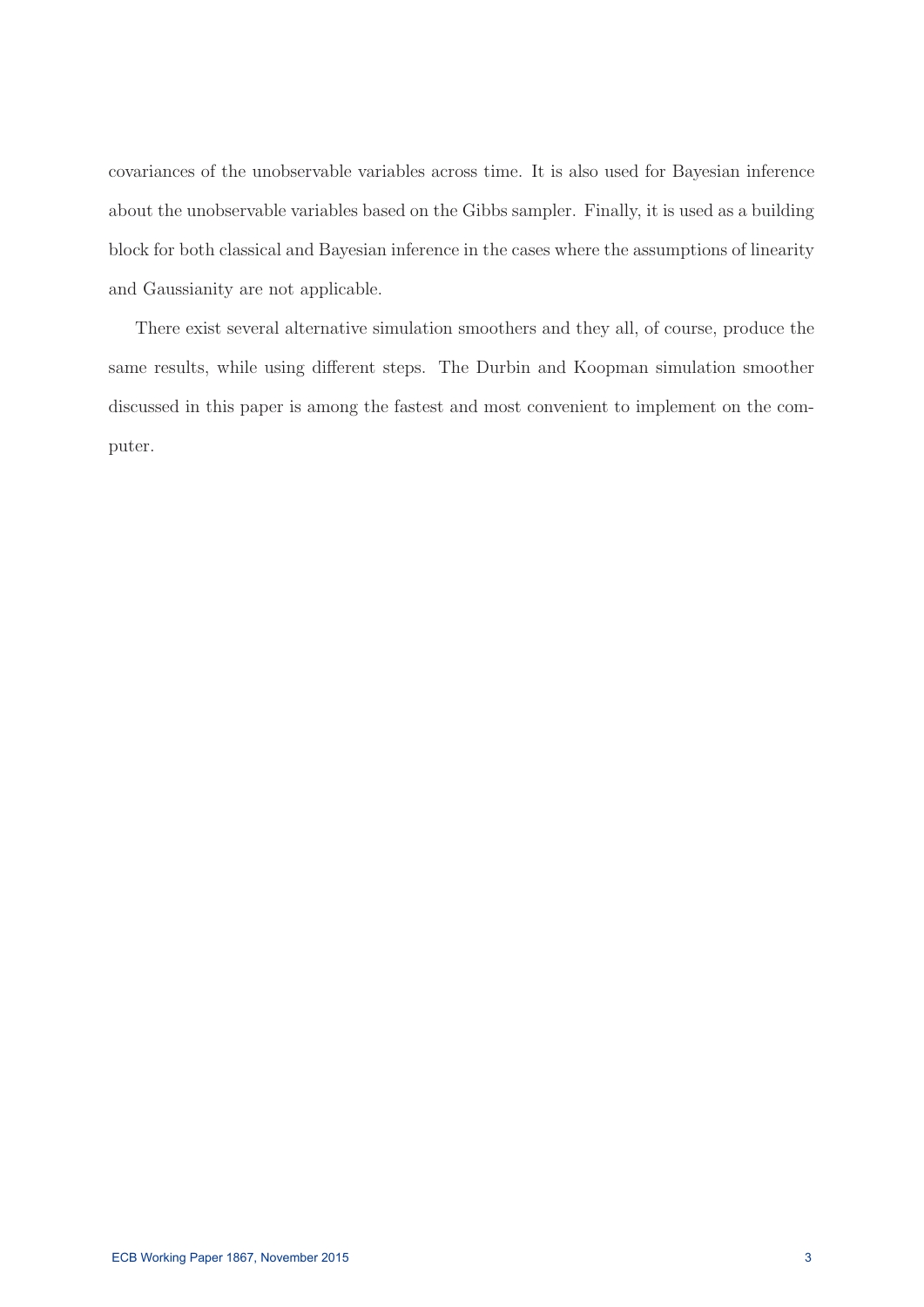### **1 Introduction**

Consider the state space model

$$
y_t = Z_t \alpha_t + \varepsilon_t, \quad \varepsilon_t \sim N(0, H_t), \tag{1a}
$$

$$
\alpha_{t+1} = T_t \alpha_t + R_t \eta_t, \quad \eta_t \sim N(0, Q_t), \quad t = 1, ..., T, \text{ and}
$$
\n(1b)

$$
\alpha_1 \sim N(a_1, P_1),\tag{1c}
$$

where  $y_t$  is the observation vector,  $\alpha_t$  is the unobserved state vector, and  $\varepsilon_t$  and  $\eta_t$  are vectors of disturbances uncorrelated at all lags. The matrices  $Z_t$ ,  $H_t$ ,  $T_t$ ,  $R_t$ ,  $Q_t$ ,  $P_1$  and vector  $a_1$  are assumed to be known. For further details and illustrations of this model see, e.g., Durbin and Koopman (2012).

A simulation smoother is an algorithm for drawing the states  $\alpha = (\alpha'_1, ..., \alpha'_T)'$ , or the disturbances  $(\epsilon'_1, \eta'_1, ..., \epsilon'_T, \eta_T)'$ , from their distribution conditional on the observables  $y = (y'_1, \ldots, y'_T)'$ . This note explains the implementation of the Durbin and Koopman (2002) simulation smoother for this model, pointing out a possible misunderstanding. The misunderstanding may arise when drawing the states. It does not arise when drawing the disturbances.

#### **2 The correct implementation**

This section explains how to implement Durbin and Koopman's approach to drawing  $\alpha$  conditional on  $\psi$  in the model (1a-1c). Let us call this algorithm 'Algorithm 2a' to differentiate it from their Algorithm 2.

**Algorithm 2a.** (modified from Durbin and Koopman (2002) Algorithm 2, p.607) Step 1. Draw  $\alpha^+$  and  $y^+$  by means of recursion (1a-1b), where the recursion is initialized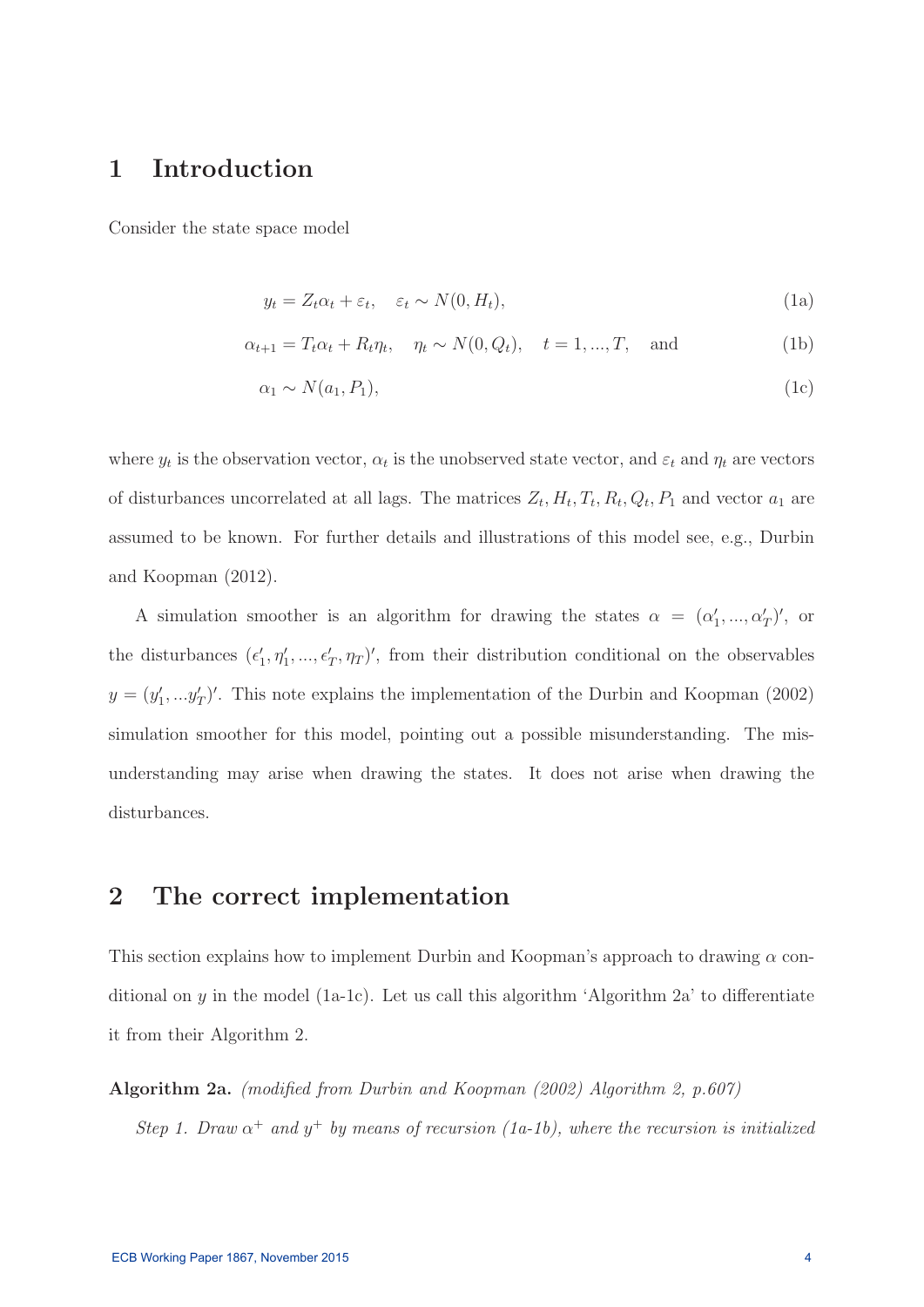by a draw  $\alpha_1^+ \sim N(0, P_1)$ .

Step 2. Construct the artificial series  $y^* = y - y^+$  and compute  $\hat{\alpha}^* = E(\alpha|y^*)$  by putting y<sup>∗</sup> through the Kalman filter and smoother.

Step 3. Take  $\tilde{\alpha} = \hat{\alpha}^* + \alpha^+$ .  $\tilde{\alpha}$  is a draw from the distribution of  $\alpha$  conditional on y.

An alternative implementation of this algorithm, which is also correct, uses (1a-1c) for the simulation of  $y^+, \alpha^+$  in Step 1 but then uses the model with  $\alpha_1 \sim N(0, P_1)$  to compute the conditional expectation  $\hat{\alpha}^* = E(\alpha|y^*)$  in Step 2.

The value added of this note lies in stating the above algorithm explicitly and in particular, in pointing out that  $a_1$  needs to be reset to 0, i.e., the initial condition  $\alpha_1 \sim N(a_1, P_1)$ in (1c) needs to be replaced by  $\alpha_1 \sim N(0, P_1)$  either in Step 1 or in Step 2. Durbin and Koopman (2002) state Algorithm 2, which is slower, and only suggest Algorithm 2a informally without stating it explicitly. In particular, they do not warn the reader that  $a_1$  should be reset to 0 either in Step 1 or in Step 2, which gives rise to a possible misunderstanding that the unmodified model (1a-1c) can be used both in Step 1 and in Step 2.

Two conditions have the potential to render the above misunderstanding immaterial.

- 1. Diffuse initialization. Durbin and Koopman (2002) prove in their Appendix 2 that the diffuse elements of  $\alpha_1^+$  can be set equal to arbitrary quantities, hence the values of  $a_1$ corresponding to these elements do not matter.
- 2. Zero mean. For the elements of  $\alpha_1^+$  that have a zero mean the correction obviously does not matter, since the corresponding values of  $a_1$  equal 0 anyway.

Therefore, the misunderstanding is immaterial when all the elements of  $\alpha_1$  are either diffuse or have a zero mean.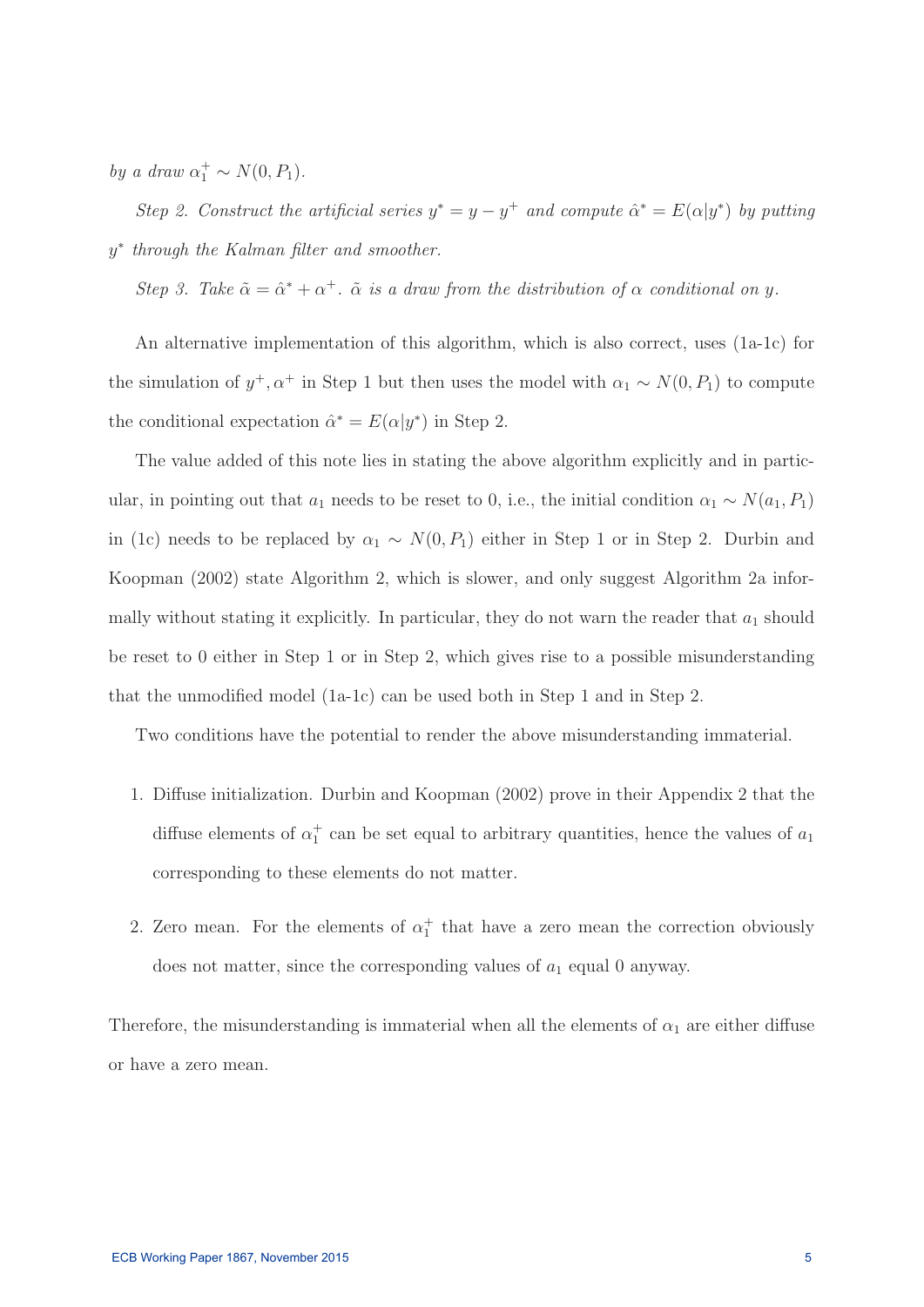In a model with intercepts another modification of Algorithm 2 is needed. Suppose the model is given by (1c),

$$
y_t = d_t + Z_t \alpha_t + \varepsilon_t, \quad \varepsilon_t \sim N(0, H_t) \quad \text{and} \tag{2a}
$$

$$
\alpha_{t+1} = c_t + T_t \alpha_t + R_t \eta_t, \quad \eta_t \sim N(0, Q_t), \tag{2b}
$$

where  $d_t$  and  $c_t$  are intercepts that are known and may change over time. The remaining quantities are defined under equations (1a-1c). Algorithm 2a can also be used with this model, but the intercepts  $d_t$  and  $c_t$  should be reset to 0 for all t either in Step 1 or in Step 2.

### **3 A formal justification**

I now provide a formal justification of Algorithm 2a. This algorithm assumes

$$
\begin{pmatrix} \alpha \\ y \end{pmatrix} \sim N \left( \begin{pmatrix} \mu_{\alpha} \\ \mu_{y} \end{pmatrix}, \begin{pmatrix} \Sigma_{\alpha\alpha} & \Sigma_{\alpha y} \\ \Sigma_{\alpha y} & \Sigma_{yy} \end{pmatrix} \right) \text{ and } \begin{pmatrix} \alpha^{+} \\ y^{+} \end{pmatrix} \sim N \left( \begin{pmatrix} 0 \\ 0 \end{pmatrix}, \begin{pmatrix} \Sigma_{\alpha\alpha} & \Sigma_{\alpha y} \\ \Sigma_{\alpha y} & \Sigma_{yy} \end{pmatrix} \right), \quad (3)
$$

where the unconditional moments  $\mu_{\alpha}$ ,  $\mu_{y}$ ,  $\Sigma_{\alpha\alpha}$ ,  $\Sigma_{\alpha y}$  and  $\Sigma_{yy}$  are functions of  $Z_{t}$ ,  $H_{t}$ ,  $T_{t}$ ,  $R_{t}$ ,  $Q_t$ ,  $P_1$ ,  $a_1$  ( $c_t$ ,  $d_t$  if applicable) implied by (1a-1c) or by (2a, 2b, 1c). Note, in particular, that resetting  $\mu_{\alpha}$  and  $\mu_{y}$  to 0 is achieved by resetting  $a_1$  and, if applicable,  $c_t$  and  $d_t$  to 0.

A draw  $\tilde{\alpha}$  is generated as

$$
\tilde{\alpha} = E(\alpha|y^*) + \alpha^+ = \mu_\alpha + \Sigma_{\alpha y} \Sigma_{yy}^{-1} (y - y^+ - \mu_y) + \alpha^+.
$$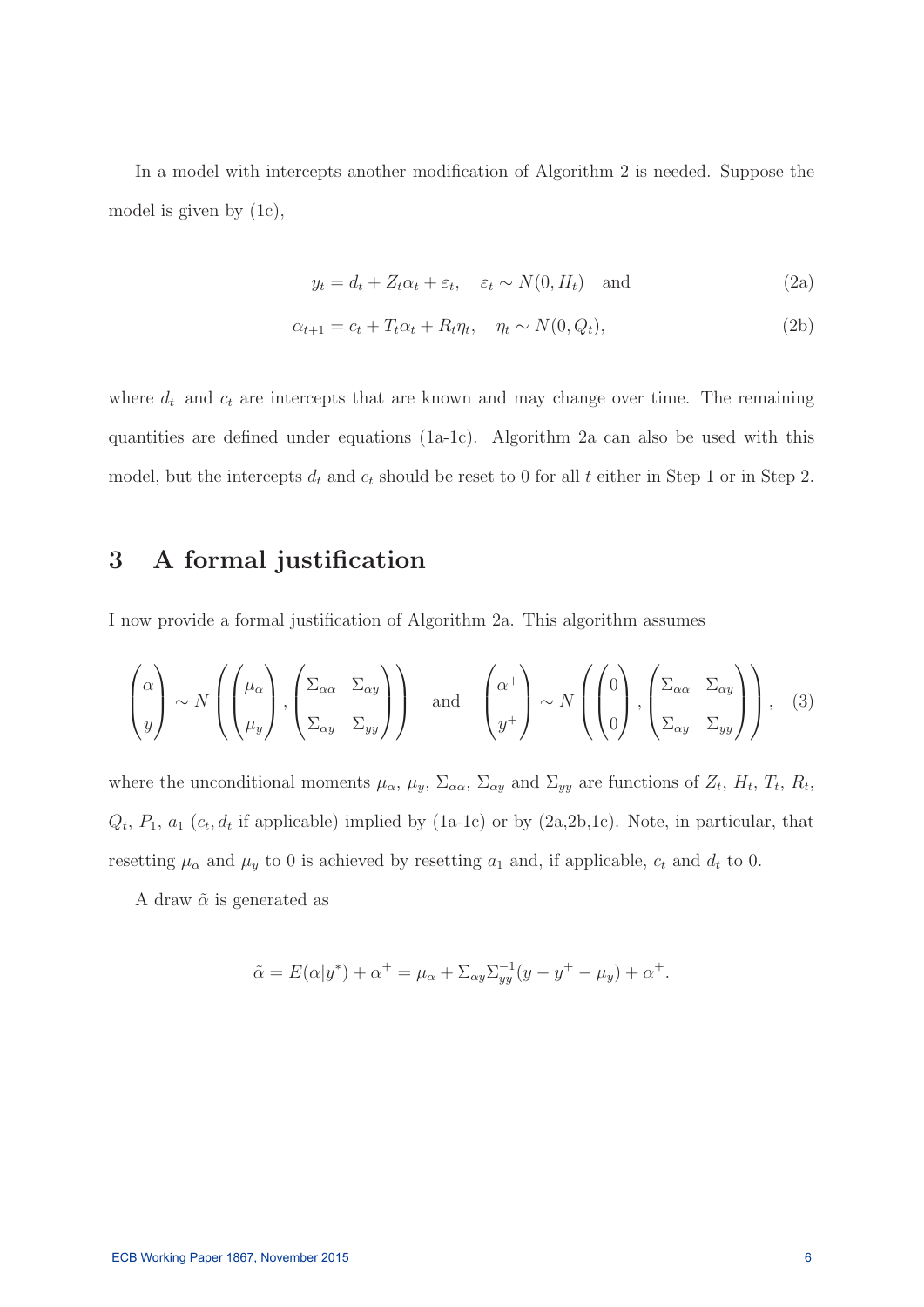The first and second moments of  $\tilde{\alpha}$  conditional on y are

$$
E(\tilde{\alpha}|y) = \mu_{\alpha} + \Sigma_{\alpha y} \Sigma_{yy}^{-1} (y - \mu_y) = E(\alpha|y) \text{ and}
$$
  

$$
V(\tilde{\alpha}|y) = \Sigma_{\alpha y} \Sigma_{yy}^{-1} \Sigma_{yy} \Sigma_{yy}^{-1} \Sigma_{\alpha y}^{\prime} - 2\Sigma_{\alpha y} \Sigma_{yy}^{-1} \Sigma_{\alpha y}^{\prime} + \Sigma_{\alpha \alpha} = \Sigma_{\alpha \alpha} - \Sigma_{\alpha y} \Sigma_{yy}^{-1} \Sigma_{\alpha y}^{\prime} = V(\alpha|y).
$$

Hence, the first and second moments of  $\tilde{\alpha}$  are correct and  $\tilde{\alpha}$  is indeed a draw from  $p(\alpha|y)$ . Note, however, that setting the mean of  $(\alpha^+, y^+)$  to  $(\mu_\alpha, \mu_y)$  due to the discussed misunderstanding would have changed the value of  $E(\tilde{\alpha}|y)$  and hence would have produced a draw from an incorrect density.

### **4 Numerical example**

I illustrate the effect of the possible misunderstanding using the Watson (1986) model as an example. Watson fits the following model for the real Gross National Product (GNP) of the United States,  $y_t$ , observed quarterly from 1949 to 1984.

$$
y_t = \tau_t + \varsigma_t,\tag{4a}
$$

$$
\tau_t = 0.008 + \tau_{t-1} + \eta_t^{\tau}, \quad \eta_t^{\tau} \sim N(0, 0.0057^2) \quad \text{and} \tag{4b}
$$

$$
\varsigma_t = 1.501 \varsigma_{t-1} - 0.577 \varsigma_{t-2} + \eta_t^{\varsigma}, \quad \eta_t^{\varsigma} \sim N(0, 0.0076^2), \tag{4c}
$$

where  $\tau_t$  is a trend and  $\varsigma_t$  is a cycle, both unobservable.

Table 1 reports the mean and standard deviation of 10,000 draws of trend GNP, generated with several setups. First, I assume that  $\varsigma_1$  comes from the ergodic distribution of  $\varsigma_t$  and that  $\tau_1$  is centered at the last value of GNP before the start of the sample, with the ergodic variance of  $\varsigma_t$ . This is a natural assumption exploiting the stationarity of  $\varsigma_t$ . I generate 10,000 draws using Algorithm 2a. I then generate 10,000 draws with an incorrect variation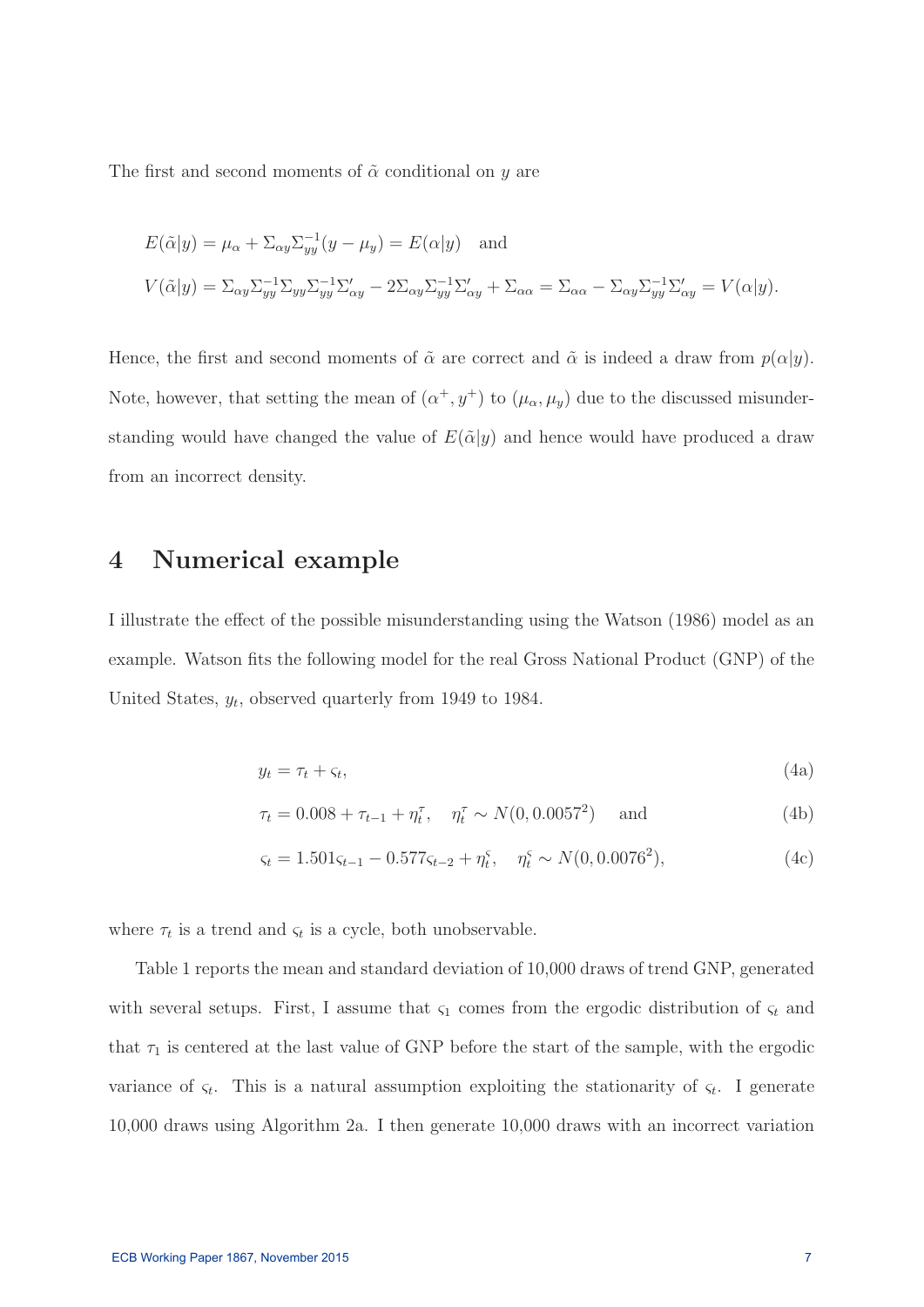of this algorithm, where I never reset  $a_1$  and  $c_t$  to 0 (neither in Step 1 nor in Step 2). It is clear from Table 1 that the misunderstanding seriously distorts the simulation smoother: the mean of the trend GNP in the first period,  $\tau_1$ , is 6.24 with the correct algorithm (column 1) and 6.14 with the incorrect variation (column 2). After 50 quarters the initialization matters less and the means of trend GNP in period 50,  $\tau_{50}$ , obtained with Algorithm 2a and its incorrect variation are then more similar, 6.66 vs 6.65.

Next, I use the diffuse initialization of  $\tau$ , while keeping the ergodic distribution for  $\zeta$ . The diffuse initialization of  $\tau$  changes the numerical results so little that they are again the same as those in Table 1 up to the reported precision. Let me stress the finding that the results obtained with Algorithm 2a continue to differ from the results obtained with the incorrect variation, and hence the misunderstanding matters in model (4a-4c) even with the diffuse initialization of  $\tau$ . This is because when this model is cast in form (1a-1b) the constant term of equation (4b) is a state with a non-zero and non-diffuse initialization and the failure to reset  $a_1$  to 0 distorts the simulation smoother. Equivalently, when this model is cast in form  $(2a-2b)$  all the states are zero-mean or diffuse, but the failure to reset  $c_t$  to zero distorts the simulation smoother and yields the same numerical results.

|             |            | Algorithm 2a No resetting of $a_1, c_t$ |
|-------------|------------|-----------------------------------------|
| $\tau_1$    | 6.24(0.02) | 6.14(0.02)                              |
| $\tau_{50}$ | 6.66(0.02) | 6.65(0.02)                              |

Table 1: Trend GNP in Watson's model based on simulation smoothers. Mean, standard deviation in parenthesis.

## **5 Conclusion**

This note discusses the implementation of the Durbin and Koopman algorithm for drawing the states conditionally on the observables in a state space model while pointing out a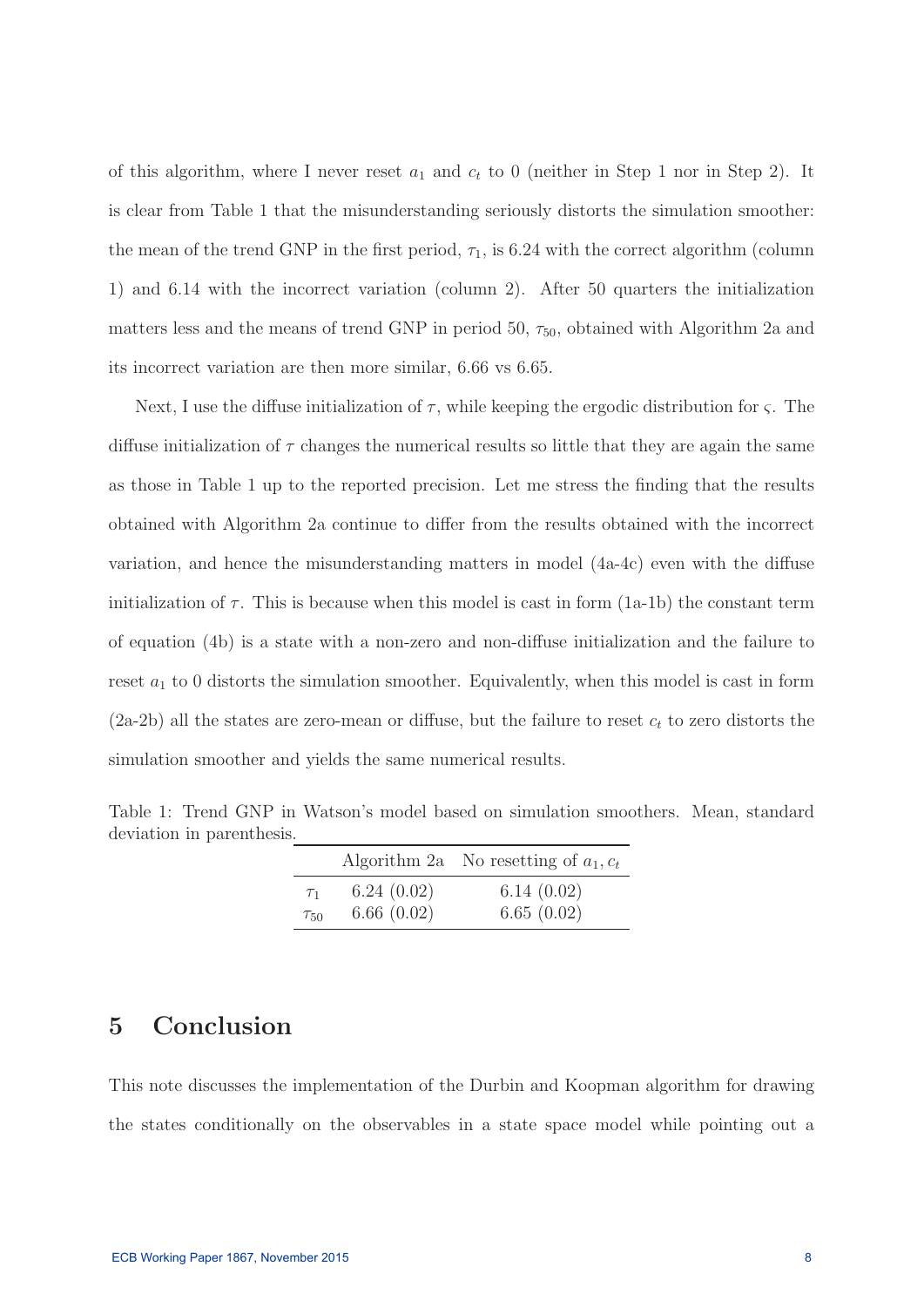possible misunderstanding. The misunderstanding matters when the initial state vector is not all zero-mean or diffuse, or when a nonzero intercept is present, and leads to incorrect draws of the states, especially in the beginning of a sample. By clarifying the possible misunderstanding, this note will hopefully encourage an even wider use of the Durbin and Koopman algorithm by practitioners.

# **References**

- Durbin, J. and Koopman, S. J. (2002). A simple and efficient simulation smoother for state space time series analysis. Biometrika, 89(3):603–615.
- Durbin, J. and Koopman, S. J. (2012). Time Series Analysis by State Space Methods: Second Edition. Oxford Statistical Science Series. OUP Oxford.
- Watson, M. W. (1986). Univariate detrending methods with stochastic trends. *Journal of* Monetary Economics, 18(1):49–75.